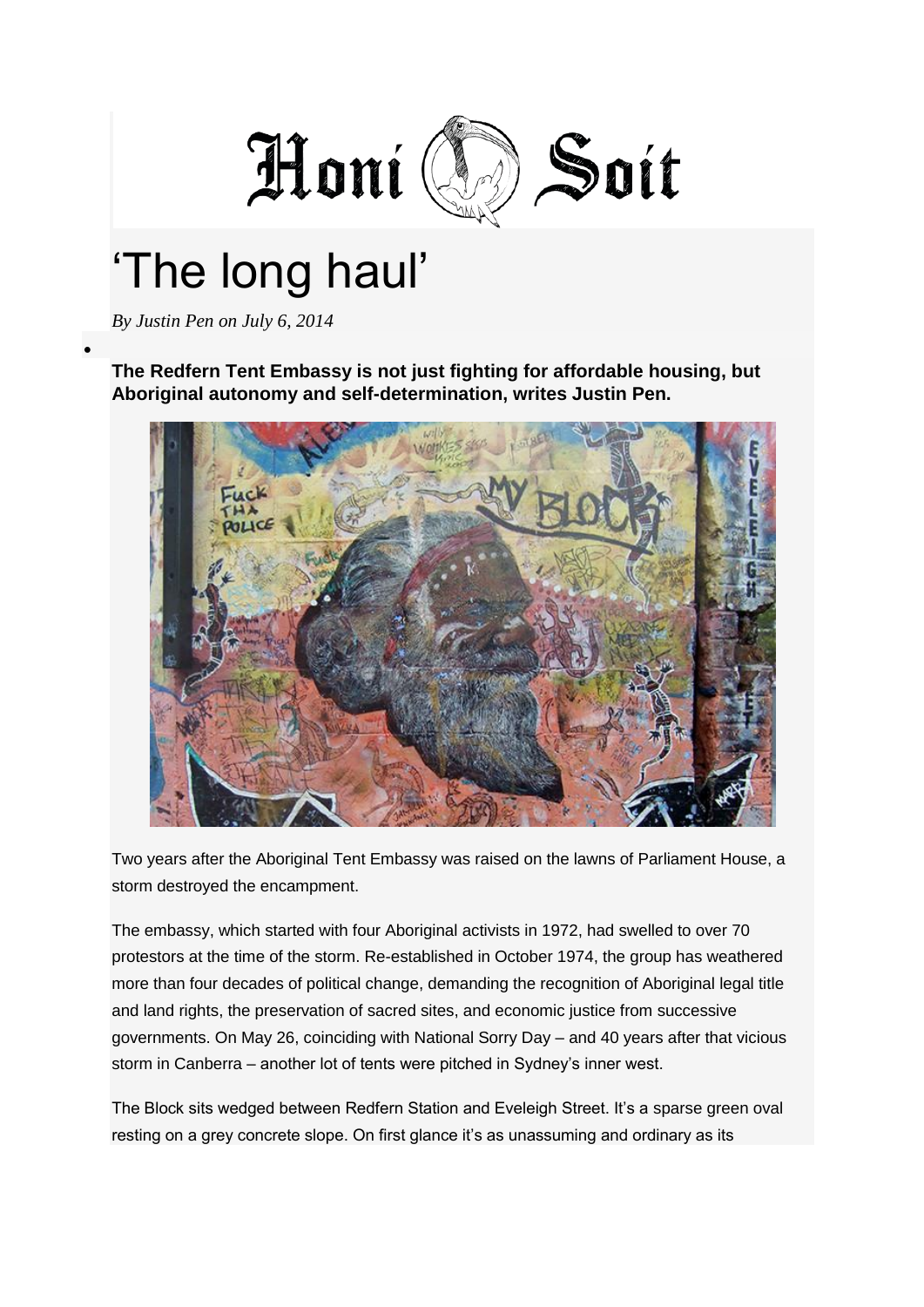namesake would suggest. But the tents have only catalysed the political discontent and community activism that has boiled below the suburb"s surface for years.

"We"re here for the long haul," says Lyall Munro, a Kamilaroi man and veteran political activist, referring to the dozen or so tents propped up along the hill. We're sitting by an open fire on a bitterly cold overcast day in June. The Redfern Tent Embassy, which celebrated its four week anniversary that very day, sprang up in opposition to the \$7m Pemulwuy Project proposed by the Aboriginal Housing Company (AHC).

\*\*\*

The AHC website contends the project will "redevelop the land into a mixed used site" with "affordable housing for 62 families, a gymnasium, commercial and retail space, a gallery, student accommodation for 154, a childcare space for 60 children". Wiradjuri Elder and embassy organiser Jenny Munro, however, is skeptical of the project"s capacity to deliver affordable housing for Aboriginal people. "The commercial development is guaranteed, money for the student accommodation is guaranteed [but there is] no money, no answer for where the money for Aboriginal Housing will come from," she said.

While private investors have fully backed the construction of student housing and commercial and retail space, the AHC has not managed to raise a cent for the affordable housing it has pledged to build. The government has also expressed it will not back the project. "Federal funding... is not for construction but rather operational costs, once the properties are built and filled with eligible tenants," Indigenous Affairs Minister Nigel Scullion told SBS" *[Living Black](http://www.sbs.com.au/shows/livingblack)*.

AHC CEO Michael "Mickie" Mundine is the man behind the development. His dogged belief that the government will fund the development of affordable housing, subsequent to commercial construction, has put him at odds with many in the community.

\*\*\*

"It"s very hard to get money for affordable housing," Mundine told *[The Sydney Morning Herald](http://www.smh.com.au/nsw/after-four-decades-redferns-dream-in-tatters-20140613-zs6qw.html)* in early June. "No bank in Australia will give money for affordable housing." However, within a fortnight his position had hardened; his commitment to the project's low socioeconomic accommodation had wavered further. "We gotta run [the AHC] like a business… If we just build affordable housing, we will fail," Mickie told *Living Black* on June 30.

Friends of Lyall and Jenny and former Redfern residents sit around the fire with us and point to nearby Eveleigh Street and Vine Street, where their homes once stood several decades ago. "Three generations of Aboriginal people have been waiting for housing for over 35 years," Lyall says. "Not one house has been built since Mick took over."

The Redfern diaspora has left Indigenous residents scattered across neighboring suburbs like Alexandria and Waterloo, with even more pushed out to Campbelltown, Mt Druitt and Liverpool.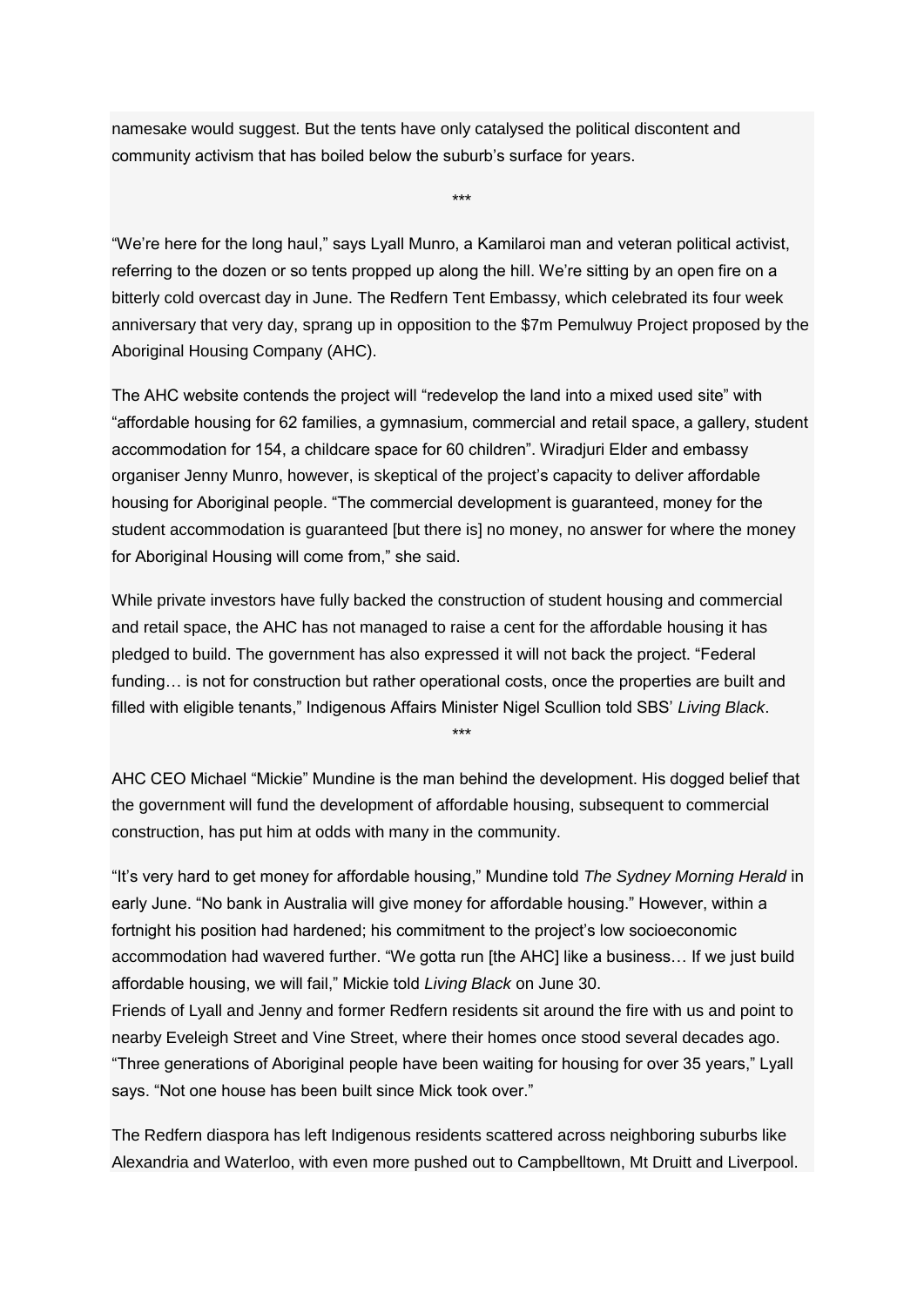Jenny estimates around 15,000 Aboriginal people were spread out across greater western Sydney.

Government statistics underscore this sorry story. In 1968, the first year Indigenous people were counted in the census, 35,000 Aboriginal residents lived in the area. By 2011, this figure had dwindled to fewer than 300. Lyall tells me that number has only shrunk since.

\*\*\*

But Redfern remains a significant and richly historied site for Aboriginal people. "It was the first piece of land that we were able to get back in our struggle for recognition for Aboriginal rights to our own land, on our own country," Jenny says. Its otherwise inner-city ordinariness masks scars of persecution and resistance.

Securing The Block was the first step in a huge boon to the urban land rights campaign, the first parcel of land to be held "freehold" in the country – purchased with the aid of a Whitlam government grant and owned and managed by the AHC since 1972. The Aboriginal Housing Association"s –incorporated a year later and renamed the Aboriginal Housing Commission – then-stated purpose was "to purchase all 68 houses on The Block to be renovated and rented by Koori people for Koori people."

From its inception, The Block has endured hostility from white Australians. The year it was bought back, a loose assemblage of mostly-white tenants formed the South Sydney Residents Protection Movement. They circulated a petition, which read in part: "We want the Aboriginal ghetto stopped now – for if allowed to continue it will spread like the plague throughout the entire South Sydney area."

Despite these protestations, a constellation of autonomous, Aboriginal-run services formed around The Block, including the now-nationwide Aboriginal Legal Service, the Aboriginal Medical Service, and the Black Theatre.

\*\*\*

Mickie started out as a painter at the AHC in 1975 before becoming CEO in the mid-1980s, an office he has held since. His tenure has been rife with controversy.

"We can stop you, this is private land, it"s not Aboriginal land, it"s not," Mickie said in heated dispute two days after the embassy had been erected. The confrontation, recorded and shared by independent news site *[The Stringer](https://soundcloud.com/the-stringer/confrontation-at-the-block-mick-mundine-and-jenny-munro)*, reveals much about The Block"s tumultuous, internal politics.

Jenny and others have alleged the AHC"s membership rolls have been tampered with for over two decades. A day has passed since my first chat with Lyall. Jenny, Lyall and a colleague of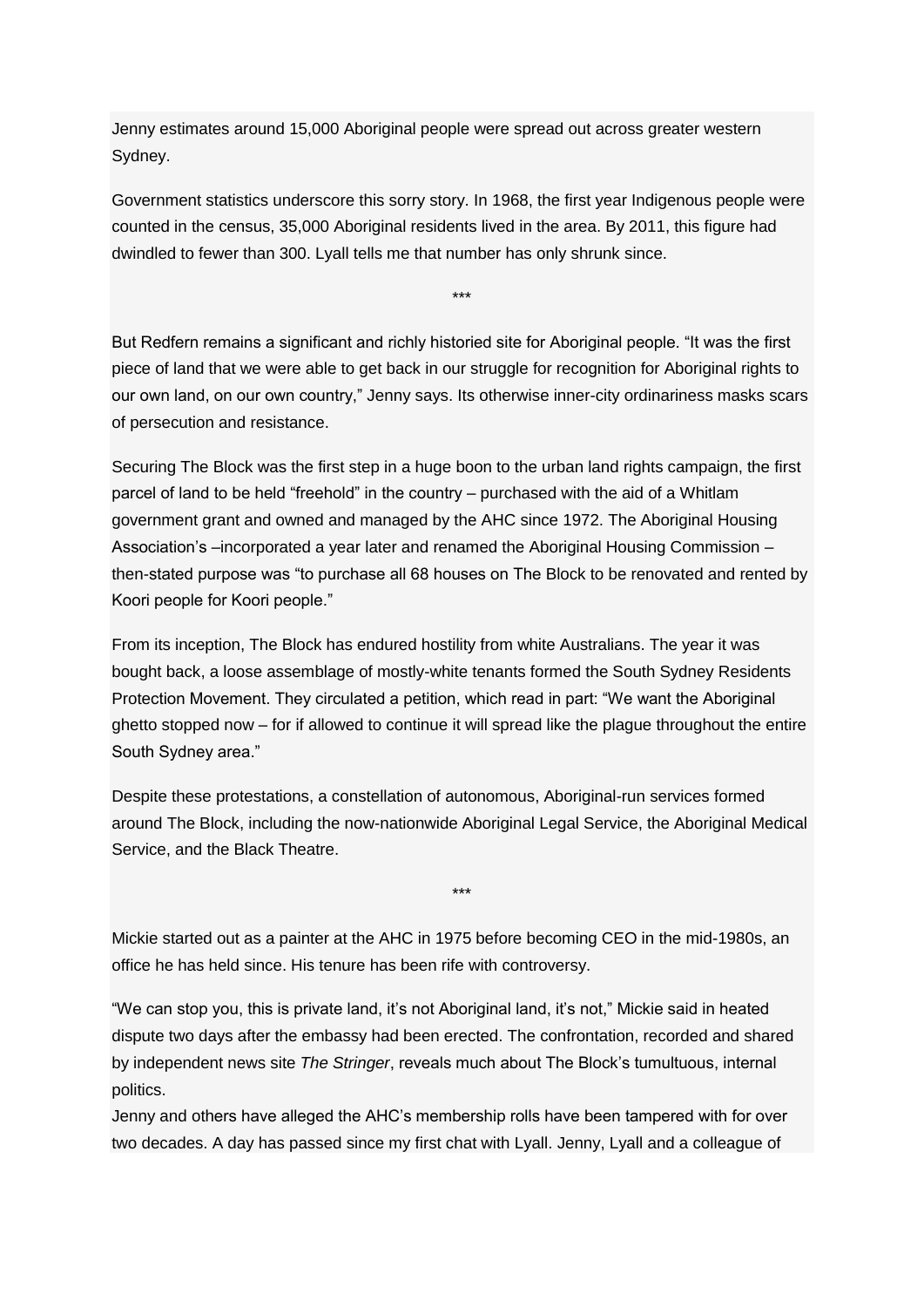mine are huddled within the embassy"s sturdiest dwelling, a necessary bulwark against the elements. The bitter cold is now flanked by biting winds.

"He started a war of attrition against old people, which lasted for more than 10 years, breaking their toilets and bathrooms and not repairing them", Jenny says. Tenants, who refused to continue paying rent, would be thrown out of their homes. The bulldozers were then called and the residence demolished. "I refused to pay rent and I was evicted. Me and my family of six children."

"Their voice is conspicuous by their absence." Lyall repeats this phrase often, in response to my inquiries regarding the institutional support the Embassy has received from governmental bodies. Redfern"s Aboriginal Legal Service (ALS), National Black Theatre and countless national organisations all receive the same curt response.

\*\*\*

The ALS started out in the 1960s as a network of Aboriginal people who acted as informal legal observers – then known as a "vigilance group" – who would photograph and record police misconduct.

Under an arbitrarily imposed 9:30 pm curfew, Indigenous residents were frequently arrested for staying out after dark. Without the capacity to afford adequate legal representation, most "offenders" were harangued into pleading guilty for the troika of charges still used to subjugate Aboriginal communities today: drunkenness, offensive behavior and offensive language.

In 1970, the ALS morphed into a legal representation body. By 1972 the Whitlam government pledged to fund all Aboriginal legal representation, leading to a massive increase in civil cases pursued by Indigenous people. The ALS, like The Block itself, quickly asserted itself as another face of Aboriginal self-determination. It proliferated under federal funding, with branches sprouting up in remote NSW and the rest of Australia.

In 1976 the Fraser Liberal Government ceased limitless federal funding and, perhaps more viciously, prevented the ALS from conducting its various welfare campaigns. Its civil litigation arms were hacked off in the 1980s. The first year of the Howard government saw ALS"s parent body, the Aboriginal and Torres Strait Islander Commission, lose a further \$400m. The Abbott government"s cuts to ALS earlier this year follow on from decades of funding attacks. This long history of cuts may partially explain Lyall"s assessment that the ALS lacks teeth.

This year"s budget terminated the ALS" throughcare program: a dedicated service which sought to tackle the perpetual rates of recidivism that impact incarcerated Indigenous people. The program cost half a million dollars. For context: that"s half the amount the Coalition has pledged to give the [Australian Ballet School.](http://www.smh.com.au/business/federal-budget/ballet-school-the-only-arts-sector-winner-20140514-zrcmz.html)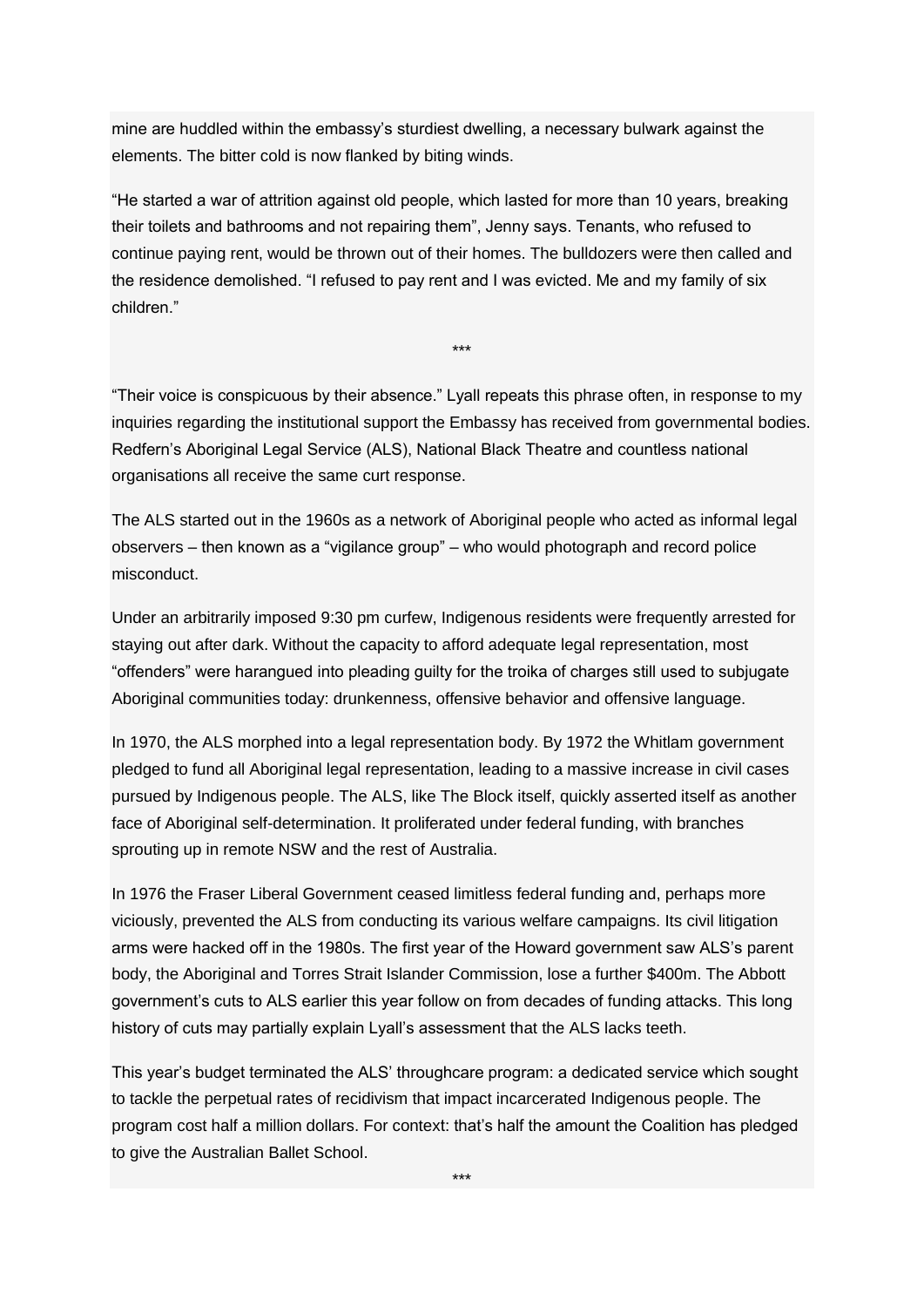"Hipsters take over Aboriginal Redfern", reported the *[Australian Financial Review](http://www.afr.com/p/business/property/hipsters_take_over_aboriginal_redfern_CwY5XylUV9MYqg7veMp8IJ)* in May this year, with rent in the area soaring to rates of \$1,200 a week. The Pemulwuy Project succeeds a long line of gentrification campaigns targeting Redfern and surrounding suburbs, which started – officially, at least – ten years earlier under the direction of then NSW Energy and Utilities Minister Frank Sartor. The state"s bipartisan approach to rid Redfern of its Aboriginal residents, intentionally or incidentally, has certainly proved successful.

Gentrification, Bec Dean writes, is not exclusively the remit of real estate agents and property developers. It is intimately "concerned with disappearance and social displacement". Her essay, "There Goes the Neighbourhood" gives its title to an eponymou[scollection of writing](http://www.theregoestheneighbourhood.org/TGTN-eBook.pdf) on Redfern, which explores the politics of gentrification and the Aboriginal rights movement. The compilation highlights the political, social and cultural dimensions of the unyielding advance of the Pemulwuy Project.

Certainly, the problems facing The Block"s protestors resonate throughout the Aboriginal community. Of the camp"s five grandmothers, two have endured pneumonia and another, a stroke. The anecdotal evidence is terrifying, but so is the national picture. 2013 [figures](http://www.theguardian.com/news/datablog/2013/jun/04/indigenous-death-rates-statistics?guni=Article:in%20body%20link) from the ABS indicate the mortality rate of Indigenous people is over twice that of the non-Indigenous. The rate of deaths caused by diseases of the circulatory system – including heart attacks and strokes – is nearly double the non-Indigenous population.

My conversations with Jenny and Lyall are quick to sprawl, spanning national politics and internal divisions within the Indigenous movement. It's only natural, given the Tent Embassy concerns far more than a parcel of land in Redfern.

\*\*\*

We talk about the Northern Territory Intervention. Jenny and Lyall both assert the program is part and prelude to widespread, vicious attacks against Aboriginal people. "White Australia, still cannot, to this day accept that there is still another law in this country," Jenny says, "a law that they"ve tried to suppress, repress, extinguish for 240 years."

Both are also particularly scathing of the Aboriginal political class that Mickie has aligned himself with – the likes of Aboriginal lawyer and academic Noel Pearson and Indigenous Advisory Council Chairman Warren Mundine.

Noel, Warren and Mickie are members of what Jenny has dubbed the "middle-class" and what Lyall calls the "black bourgeoisie". It is in this company that Mickie"s belligerence towards the Redfern Tent Embassy no longer appears so brazen or aberrant. Figures like Pearson and Mundine, after all, had endorsed the Northern Territory intervention, led by the Howard government in 2007 (supported by and then continued under Labor).

Five years later, [Victoria Grieves,](http://www.crikey.com.au/2012/08/30/the-rise-and-fall-of-pearson-a-product-of-the-times/) a Warraimay woman and ARC Indigenous Research Fellow of Sydney University, described Pearson as an Aboriginal Leader "invented by white interests".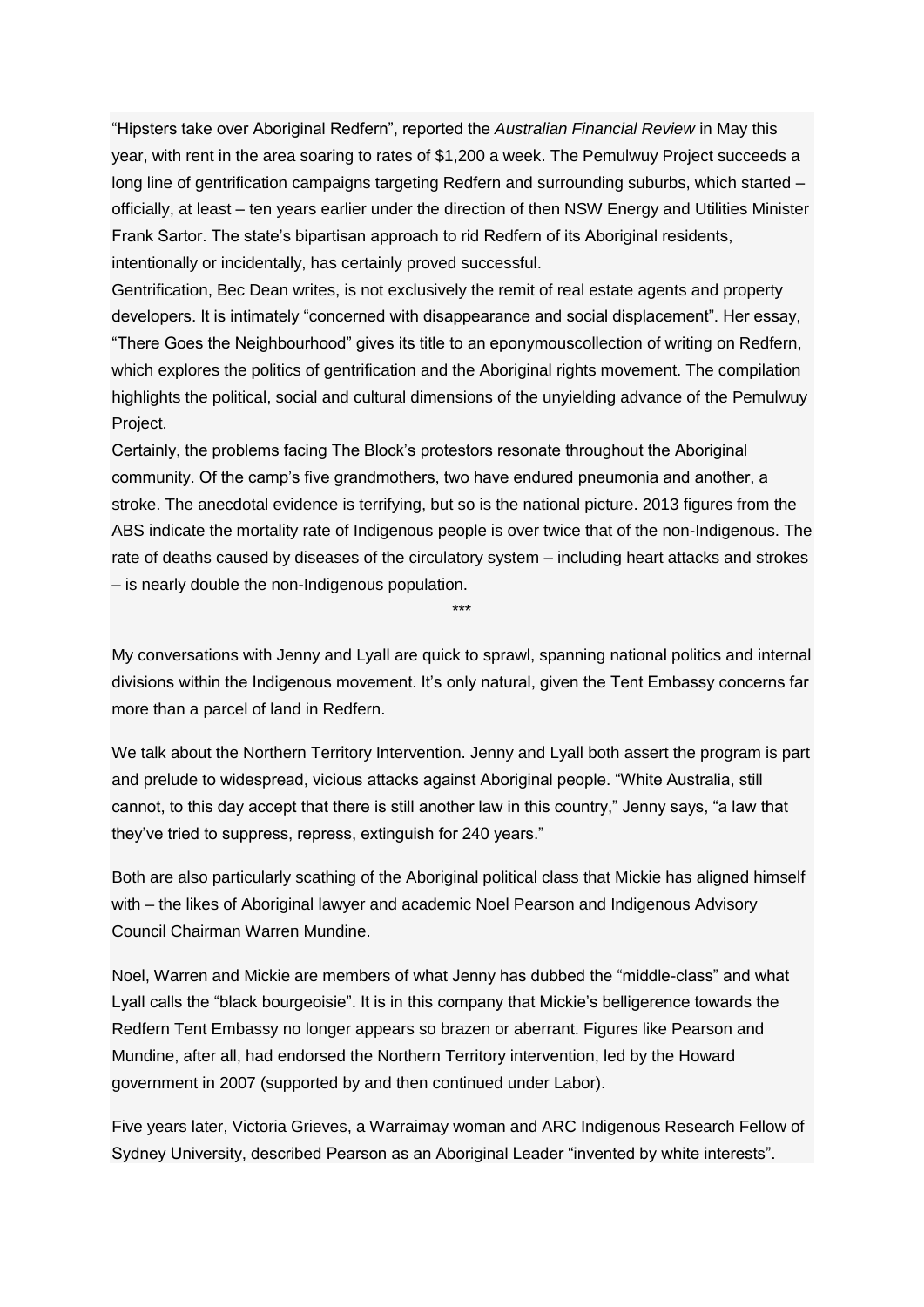Today, similar criticisms are levelled at Mickie: a man considered legitimate by federal politicians and policymakers, but resented and rejected by the Aboriginal community.

\*\*\*

To thwart the AHC"s proposed development the Redfern Tent Embassy has called on students and supporters to stand with the embassy on July 6 and 7. A [Facebook event,](https://www.facebook.com/events/317862701709817/?notif_t=plan_user_joined) "Blockade the Block" has attracted over half a thousand attendees. Student leaders, too, have leant their support to the Redfern Tent Embassy. National Union of Students NSW Indigenous Officer Kyol Blakeney said the AHC"s stance on the issue was a "betrayal and a sellout" to the Aboriginal community.

"The construction at The Block was promised to be affordable Indigenous accommodation," Students" Representative Council President Jennifer Light said. She labelled plans to use for it any other purpose, "disgusting". Though the University of Sydney Union (USU) has yet to "sit down and discuss" an "official position on the construction of student housing on the Block," USU President Tara Waniganayaka said "four to six Board Directors [had] expressed interest in attending".

SRC Welfare Officer (Student Housing) Brendan Wylie called plans to construct non-Indigenous student housing a "subversion" of the Aboriginal Tent Embassy"s original intent for The Block. "The allure of profits can never be allowed to degrade the sovereignty of The Block and the dignity of those who rightfully call it home," he said.

\*\*\*

Today, Redfern is remembered either as a violent and degenerate slum or the site of former Prime Minister Paul Keating"s stirring speech in 1992. For conservatives, drugs, violence and social delinquency spring to the fore at any mention of the suburb. Mainstream progressives, meanwhile, celebrate Keating"s Redfern Park Speech, in which the then Prime Minister declared: "We committed the murders. We took the children from their mothers. We practiced discrimination and exclusion. It was our ignorance and our prejudice."

Neither recollection, however, captures the suburb"s powerful history as a site of Aboriginal resistance and self-determination. The Block is far more than a symbol of crime and controversy or white Australian regret. It"s provided accommodation, community and dignity to tens of thousands Aboriginal people since the 1970s – and innumerable more, for 40,000 years before that. While gentrification projects over the last ten years have pushed Aboriginal residents out to more affordable areas, the Redfern Tent Embassy represents a forceful pushback.

For Jenny, the challenges facing The Block are indicative of a broader struggle for Aboriginal self-determination, resistance and recovery. "We've lived under a system where we've had an alien law forced upon us for 240 years and still they don"t understand that basic premise," she